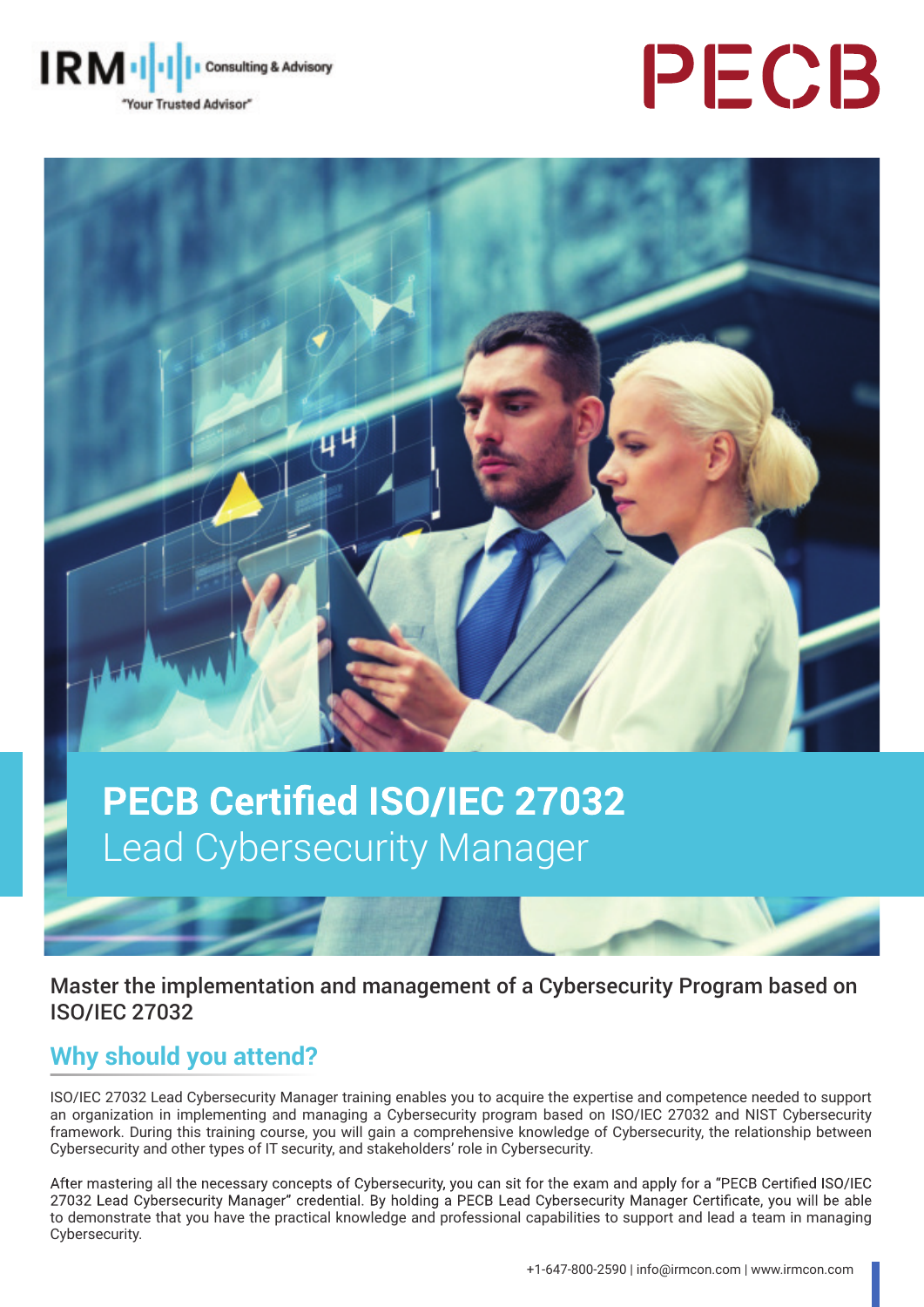

# **Who should attend?**

- $\triangleright$  Cybersecurity professionals
- $\blacktriangleright$  Information Security experts
- $\triangleright$  Professionals seeking to manage a Cybersecurity program
- $\blacktriangleright$  Individuals responsible to develop a Cybersecurity program
- $\triangleright$  IT specialists
- $\triangleright$  Information Technology expert advisors
- $\triangleright$  IT professionals looking to enhance their technical skills and knowledge

## **Course agenda** Duration: 5 days

#### **Day 1** Introduction to Cybersecurity and related concepts as recommended by ISO/IEC 27032

- $\triangleright$  Course objectives and structure
- $\triangleright$  Standards and regulatory frameworks
- $\blacktriangleright$  Fundamental concepts in Cybersecurity
- $\triangleright$  Cybersecurity program

#### **Day 2** Cybersecurity policies, risk management and attack mechanisms

- $\triangleright$  Cybersecurity policies
- $\blacktriangleright$  Cybersecurity risk management

### **Day 3** Cybersecurity controls, information sharing and coordination

- $\triangleright$  Cybersecurity controls
- $\triangleright$  Information sharing and coordination
- **Day 4** Incident management, monitoring and continuous improvement
	- $\triangleright$  Business continuity
	- $\triangleright$  Cybersecurity incident management
	- $\triangleright$  Cybersecurity incident response and recovery
	- $\triangleright$  Testing in Cybersecurity
- Performance measurement
- $\triangleright$  Continuous improvement
- $\triangleright$  Closing the training

### **Day 5** Certification Exam

- Initiating a Cybersecurity program
- $\triangleright$  Analyzing the organization
- $\blacktriangleright$  Leadership
- $\triangleright$  Attack mechanisms
	- $\triangleright$  Training and awareness program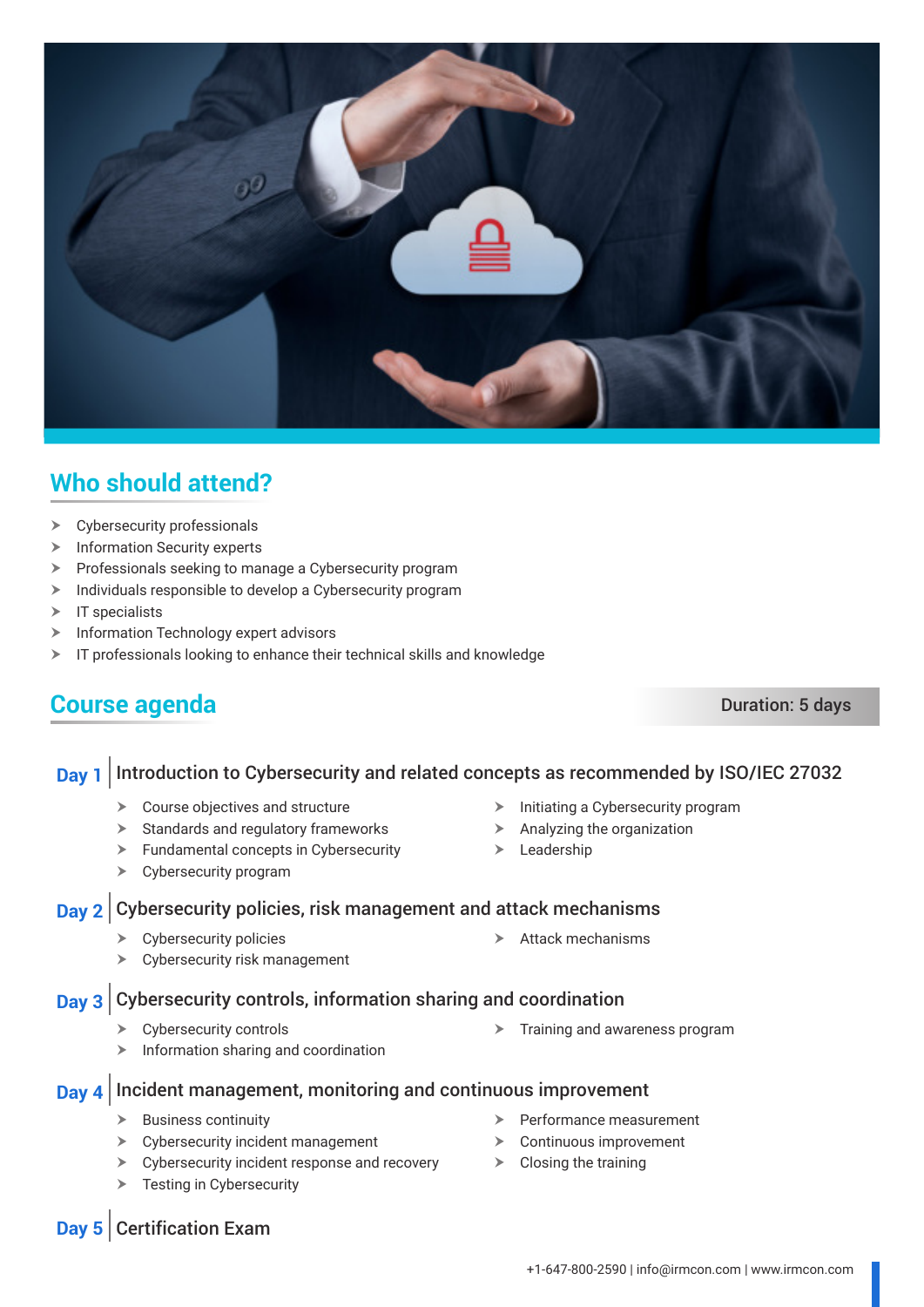

# **Learning objectives**

- h Acquire comprehensive knowledge on the elements and operations of a Cybersecurity Program in conformance with ISO/ IEC 27032 and NIST Cybersecurity framework
- > Acknowledge the correlation between ISO 27032, NIST Cybersecurity framework and other standards and operating frameworks
- $\triangleright$  Master the concepts, approaches, standards, methods and techniques used to effectively set up, implement, and manage a Cybersecurity program within an organization
- Learn how to interpret the guidelines of ISO/IEC 27032 in the specific context of an organization
- $\triangleright$  Master the necessary expertise to plan, implement, manage, control and maintain a Cybersecurity Program as specified in ISO/IEC 27032 and NIST Cybersecurity framework
- h Acquire the necessary expertise to advise an organization on the best practices for managing Cybersecurity

# **Examination** Duration **Duration:** 3 hours

The "PECB Certified ISO/IEC 27032 Lead Cybersecurity Manager" exam completely meets the requirements of the PECB Examination and Certification Programme (ECP). The exam covers the following competency domains:

- **Domain 1** Fundamental principles and concepts of Cybersecurity
- **Domain 2** | Roles and responsibilities of stakeholders
- **Domain 3** Cybersecurity Risk Management
- **Domain 4** Attack mechanisms and Cybersecurity controls
- **Domain 5** | Information sharing and coordination
- **Domain 6** | Integrating Cybersecurity Program in Business Continuity Management
- **Domain 7** Cybersecurity incident management and performance measurement

For more information about exam details, please visit [Examination Rules and Policies](https://pecb.com/en/examination-rules-and-policies).